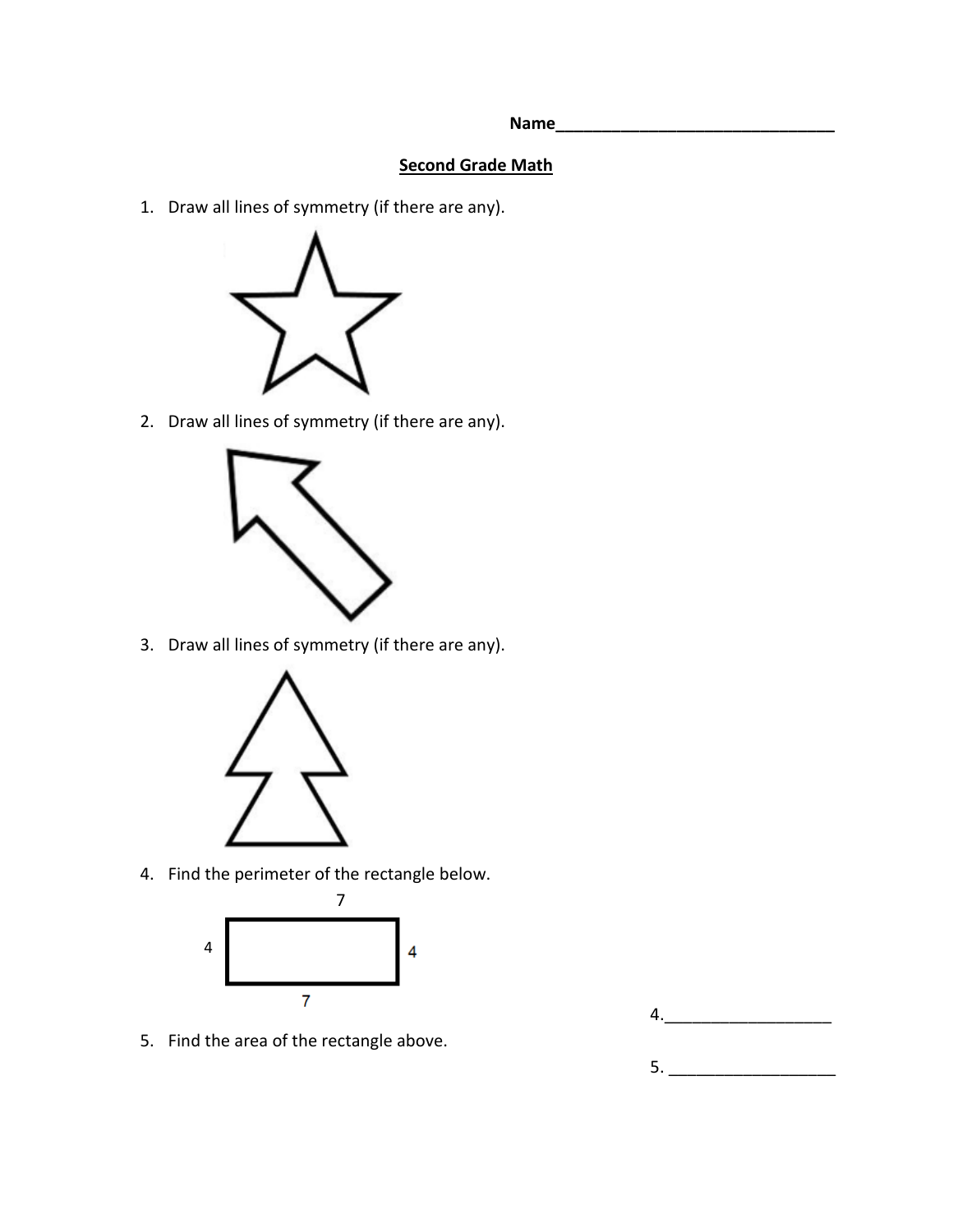6. Find the perimeter of shape below.



- A. 12.5 cm
- B. 10 cm
- C. 18 cm
- D. 19 cm
- 7. Find the perimeter of the shape below.



8. What is the time on the clock below?

 $\overline{\phantom{a}}$  ,  $\overline{\phantom{a}}$  ,  $\overline{\phantom{a}}$  ,  $\overline{\phantom{a}}$  ,  $\overline{\phantom{a}}$  ,  $\overline{\phantom{a}}$  ,  $\overline{\phantom{a}}$  ,  $\overline{\phantom{a}}$  ,  $\overline{\phantom{a}}$  ,  $\overline{\phantom{a}}$  ,  $\overline{\phantom{a}}$  ,  $\overline{\phantom{a}}$  ,  $\overline{\phantom{a}}$  ,  $\overline{\phantom{a}}$  ,  $\overline{\phantom{a}}$  ,  $\overline{\phantom{a}}$ 



- A. 3:45
- B. 2:45
- C. 9:13
- D. 12:00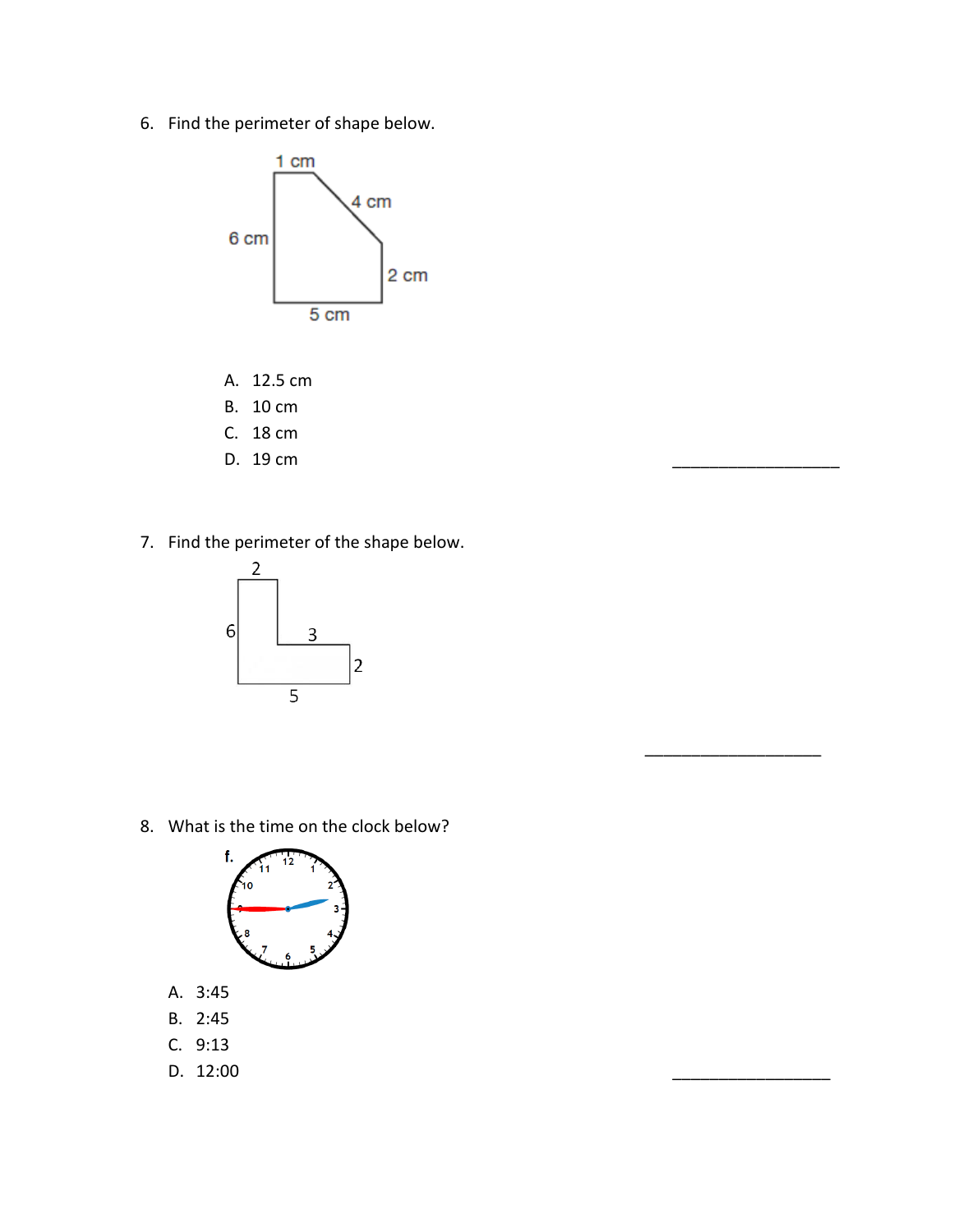9. What is the time on the clock below?



10. Measure the crayon below in inches.



11. Measure the crayon below in inches.



\_\_\_\_\_\_\_\_\_\_\_\_\_\_\_

\_\_\_\_\_\_\_\_\_\_\_\_\_\_\_

12. Raisa has a hat with marbles inside. 7 are plain marbles, 12 are striped marbles, and 3 are spotted marbles.

\_\_\_\_\_\_\_\_\_\_\_\_\_\_

\_\_\_\_\_\_\_\_\_\_\_\_\_\_\_

\_\_\_\_\_\_\_\_\_\_\_\_\_\_\_\_

- a. Which marble are you most likely to pick out of the hat?
- b. Which marble are you least likely to pick out of the hat?
- 13. Matt has a bag of coins filled with pennies, nickels, dimes, and quarters.

| Coin           | Number |
|----------------|--------|
| Pennies        |        |
| <b>Nickels</b> |        |
| Dimes          |        |
| Quarters       |        |

a. What coin is he most likely to pull out of the bag?

\_\_\_\_\_\_\_\_\_\_\_\_\_\_\_\_\_\_

b. What is the probability of him pulling a nickel out of the bag? \_\_\_\_\_\_\_\_\_\_\_\_\_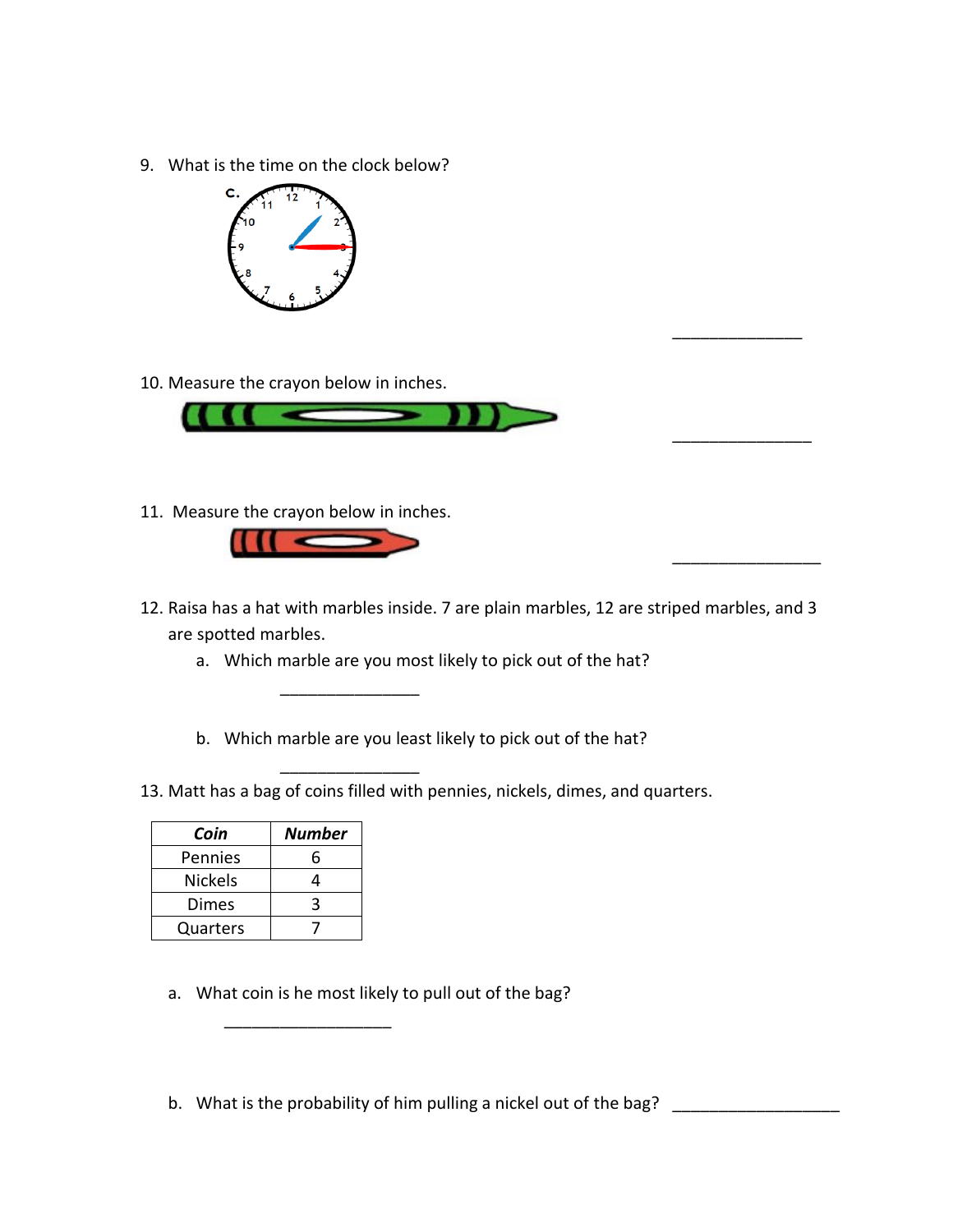- 14. You have a bag of M & M's. 5 are blue M & M's, 6 are green M & M's, and 3 are red M & M's. What is the probability you will pick a red M & M out of the bag?
- $15.52 + 2 =$ a) 50 b) 26 c) 104 d) 54 e) 527  $\frac{1}{2}$
- 16.  $63 18 \div 9 =$ a)  $5 \text{ b}$ ) 408 c) 61 d) 9 e) 60
- $17. 14 7 + 50 =$ a) 48 b) 57 c) 52 d) 93 e) 148
- 18. 1000 999
- 19.  $2 \times 8 =$
- 20.  $15 \div 3 =$
- $21. 10 + 2 + 13 + 5 20 =$







\_\_\_\_\_\_\_\_\_\_\_\_\_\_\_\_\_\_

\_\_\_\_\_\_\_\_\_\_\_\_\_\_\_\_\_

\_\_\_\_\_\_\_\_\_\_\_\_\_\_\_\_\_\_